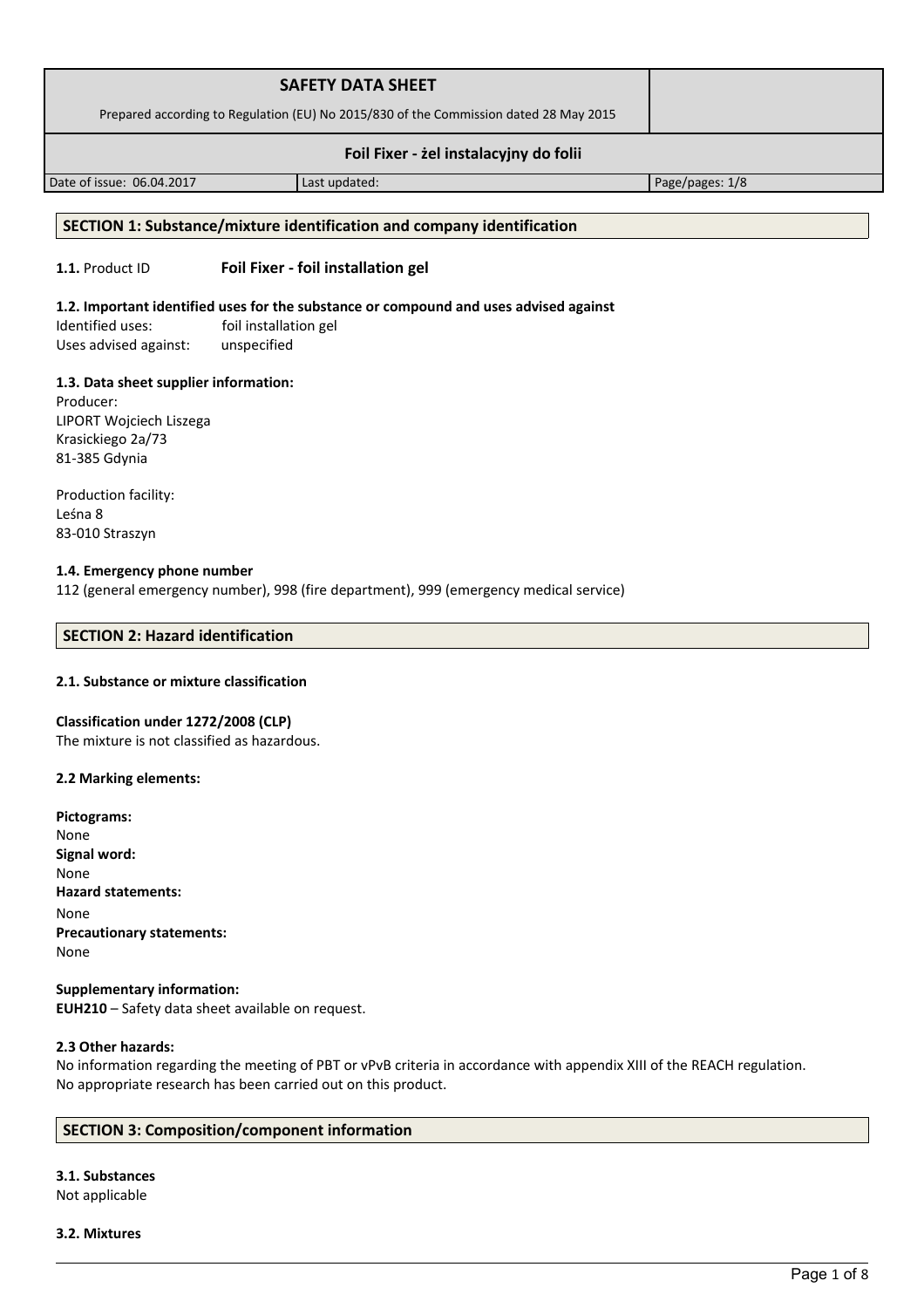|                                        | <b>SAFETY DATA SHEET</b>                                                              |                 |  |
|----------------------------------------|---------------------------------------------------------------------------------------|-----------------|--|
|                                        | Prepared according to Regulation (EU) No 2015/830 of the Commission dated 28 May 2015 |                 |  |
| Foil Fixer - żel instalacyjny do folii |                                                                                       |                 |  |
| Date of issue: 06.04.2017              | Last updated:                                                                         | Page/pages: 2/8 |  |

#### Dangerous components:

|                                                                                                                                                               |                 |                                           | <b>CLP</b> classification        |
|---------------------------------------------------------------------------------------------------------------------------------------------------------------|-----------------|-------------------------------------------|----------------------------------|
| <b>Product ID</b>                                                                                                                                             | Quantity<br>[%] | <b>Hazard classification</b>              | <b>Hazard statements codes</b>   |
| 2-propanol [Isopropanol]<br>CAS number: 67-63-0<br>WE number: 200-661-7<br>Index number: 603-117-00-0<br>REACH registration number: 01-<br>2119457558-25-xxxx | 5               | Flam. Lig. 2<br>Eye Irrit. 2<br>STOT SE 3 | H <sub>225</sub><br>H319<br>H336 |

The full meaning of hazard statements has been given in section 16.

#### **SECTION 4: First aid measures**

#### **4.1. Description of first aid measures**

#### **Routes of exposure:**

Inhalation, ingestion, skin and eye contact.

#### **Inhalation:**

Take the affected person out into fresh air. Place in a comfortable position. Ensure peace and protect against heat loss. Provide medical assistance if necessary.

#### **Consumption:**

Rinse mouth with water, drink 2-3 cups of water, consult a doctor. Do not induce vomiting. If unconscious do not give anything by mouth.

Transport the affected person to hospital if necessary. Ensure peace, place in a lying position and protect against heat loss.

#### **Eye contact:**

Remove any contact lenses if possible.

Flush with plenty of lukewarm water for 10–15 minutes with eyelids wide open. Place the upper eyelid on the lower eyelid from time to time. Cover the eyes with a compress.

Provide ophthalmologist assistance if necessary.

#### **Skin contact:**

Take off the contaminated clothes and shoes.

Wash the contaminated skin with plenty of water and then with water containing mild soap. Seek medical attention if skin irritation persists.

## **4.2. Most important symptoms and effects, both acute and delayed**

No further data available.

# **4.3. Indication of any immediate medical attention and special treatment needed**

The course of action is decided on by a medical doctor, based on an examination of the person affected.

# **SECTION 5: Fire emergency procedure**

# **5.1. Extinguishing agents:**

**Suitable extinguishing agents:** alcohol-resistant foam or dry extinguishing agents, carbon dioxide extinguishers, sand, soil, water aerosol. Choose extinguishing agents based on the conditions of the environment. **Unsuitable extinguishing agents:** High volume water jet.

# **5.2. Special threats related to the substance or mixture**

In case of fire, high temperatures cause a release of hazardous decomposition products that contain carbon monoxides.

# **5.3. Information for the fire department**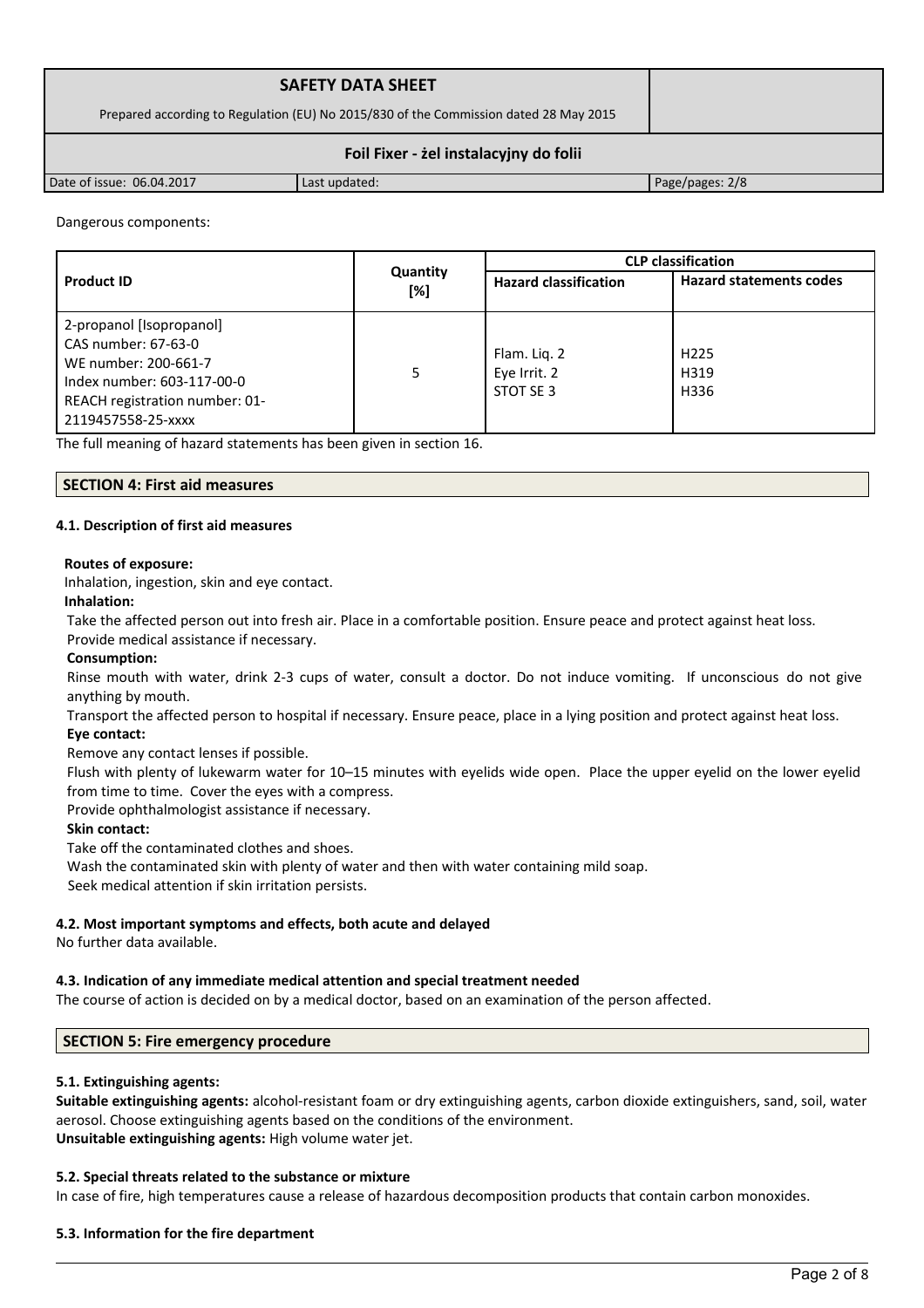|                                        | <b>SAFETY DATA SHEET</b><br>Prepared according to Regulation (EU) No 2015/830 of the Commission dated 28 May 2015 |                 |  |
|----------------------------------------|-------------------------------------------------------------------------------------------------------------------|-----------------|--|
| Foil Fixer - żel instalacyjny do folii |                                                                                                                   |                 |  |
| Date of issue: 06.04.2017              | Last updated:                                                                                                     | Page/pages: 3/8 |  |

Spray the containers located in the fire area with water, remove from the hazardous area if possible. In case of a fire in an enclosed environment, use protective clothing and compressed air breathing apparatus. Do not allow the extinguishing agents into ground waters, surface waters, or sewage systems.

#### **SECTION 6: Measures regarding accidental release into the environment**

#### **6.1. Individual safety measures, protective equipment and emergency procedures**

For persons other than emergency personnel: notify the appropriate authorities of the emergency. Remove any persons not participating in the containment procedures from the contamination area. For emergency personnel: Ensure proper ventilation, use individual safety measures.

## **6.2. Environmental safety measures**

Prevent the contamination from spreading into sewage systems and water reservoirs.

## **6.3. Methods of removing and preventing the spread of contamination:**

Prevent the contamination from spreading and attempt removal using absorptive materials (sand, diatomite, universal absorbent), place the contaminated materials in properly marked containers for subsequent utilization in accordance with the mandatory provisions of the law.

#### **6.4. References to other sections**

Product waste disposal – see section 13 of this data sheet. Individual protective measures – see section 8 of this data sheet.

#### **SECTION 7: Storage and use of substances and mixtures**

#### **7.1. Precautions for safe handling**

**Recommendations for handling the mixture**  Avoid contact with eyes and skin. Avoid inhalation. Prevent from spreading into sewage systems. **Apply general provisions of the industrial work hygiene**  Do not eat, drink or smoke when using the product. Replace the contaminated clothing. Wash hands thoroughly after handling. Wash contaminated clothing before reusing. Wash hands and face before breaks at work.

#### **7.2. Safe storage regulations, including any mutual incompatibility information**

Store in a well-ventilated area. Keep container tightly closed. Store in a cool place. Protect from sunlight and sources of heat. Do not store with food or animal feeding stuffs. Always use containers made of materials analogous to the original ones. The container should always be closed and sealed until the time of use. Do not handle until all safety precautions have been read and understood.

#### **7.3. Specific end use(s)**

See section 1.2 of this data sheet.

#### **SECTION 8: Exposure controls/individual protective measures**

#### **8.1. Control parameters**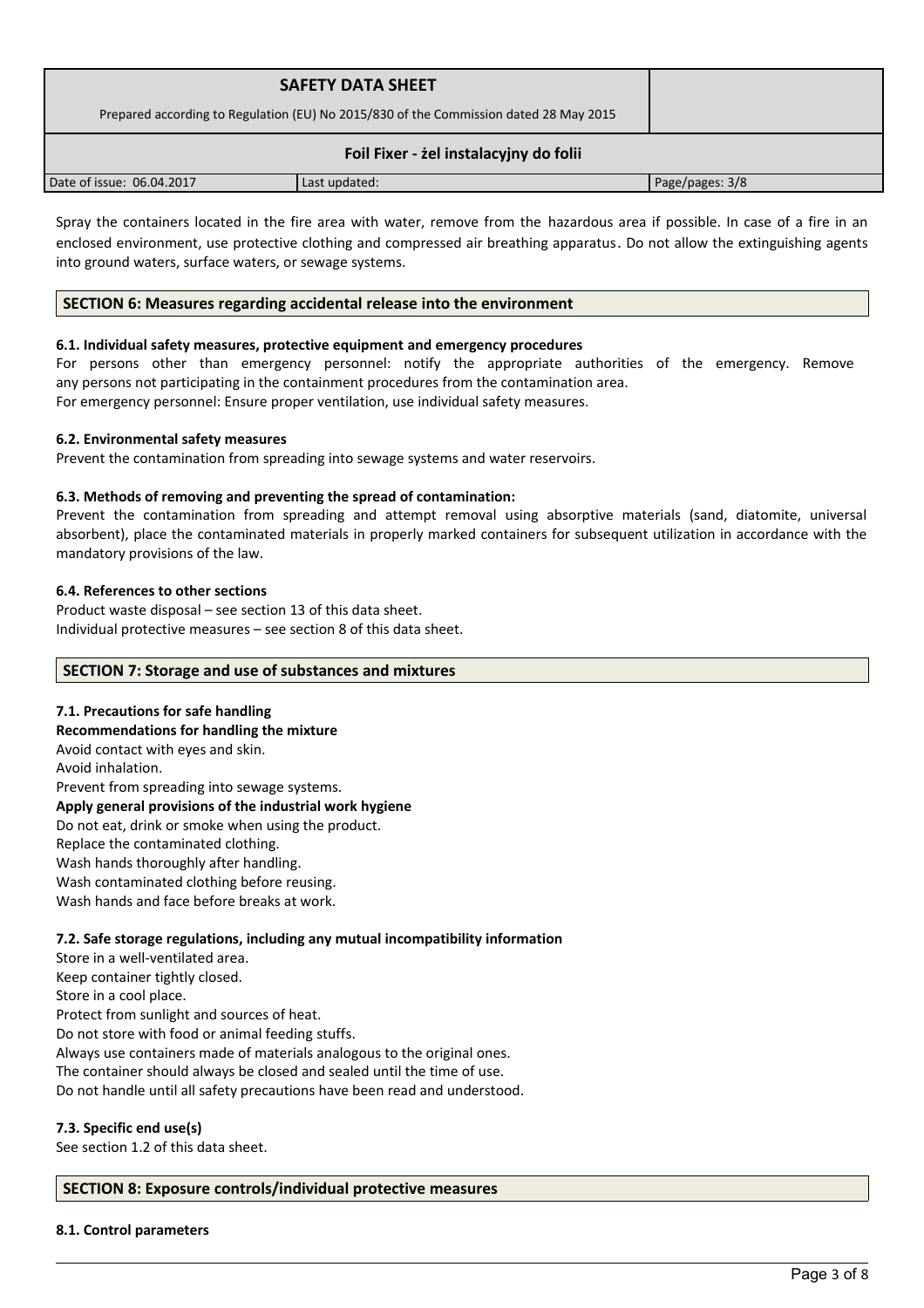| Prepared according to Regulation (EU) No 2015/830 of the Commission dated 28 May 2015<br>Foil Fixer - żel instalacyjny do folii<br>The national highest acceptable concentration values in the work environment<br>intensity of factors detrimental to health in the work environment (Dz.U. (Journal of Laws) 2014, item 817).<br>NDS(mg/m3)<br>900 | Page/pages: 4/8<br>in accordance with the Notice of the Minister of Labor and Social Policy of 6 June 2014 on the highest acceptable concentration and<br><b>NDSCh</b> $(mg/m3)$<br>1200 | $NDSP$ (mg/m3)                                                                                                         |
|------------------------------------------------------------------------------------------------------------------------------------------------------------------------------------------------------------------------------------------------------------------------------------------------------------------------------------------------------|------------------------------------------------------------------------------------------------------------------------------------------------------------------------------------------|------------------------------------------------------------------------------------------------------------------------|
|                                                                                                                                                                                                                                                                                                                                                      |                                                                                                                                                                                          |                                                                                                                        |
|                                                                                                                                                                                                                                                                                                                                                      |                                                                                                                                                                                          |                                                                                                                        |
|                                                                                                                                                                                                                                                                                                                                                      |                                                                                                                                                                                          |                                                                                                                        |
|                                                                                                                                                                                                                                                                                                                                                      |                                                                                                                                                                                          |                                                                                                                        |
|                                                                                                                                                                                                                                                                                                                                                      |                                                                                                                                                                                          |                                                                                                                        |
|                                                                                                                                                                                                                                                                                                                                                      |                                                                                                                                                                                          |                                                                                                                        |
|                                                                                                                                                                                                                                                                                                                                                      |                                                                                                                                                                                          |                                                                                                                        |
|                                                                                                                                                                                                                                                                                                                                                      |                                                                                                                                                                                          |                                                                                                                        |
|                                                                                                                                                                                                                                                                                                                                                      |                                                                                                                                                                                          |                                                                                                                        |
|                                                                                                                                                                                                                                                                                                                                                      |                                                                                                                                                                                          |                                                                                                                        |
|                                                                                                                                                                                                                                                                                                                                                      |                                                                                                                                                                                          |                                                                                                                        |
|                                                                                                                                                                                                                                                                                                                                                      |                                                                                                                                                                                          |                                                                                                                        |
|                                                                                                                                                                                                                                                                                                                                                      |                                                                                                                                                                                          |                                                                                                                        |
|                                                                                                                                                                                                                                                                                                                                                      |                                                                                                                                                                                          |                                                                                                                        |
|                                                                                                                                                                                                                                                                                                                                                      |                                                                                                                                                                                          |                                                                                                                        |
|                                                                                                                                                                                                                                                                                                                                                      |                                                                                                                                                                                          | The selection of individual protection measures must be made taking into account the concentration and quantity of the |

# **9.1. Basic physical and chemical property information**

| Appearance: |
|-------------|
| Color:      |
| Odor:       |

**Appearance:** Under normal conditions: liquid **Color:** Unspecified **Odor:** As specified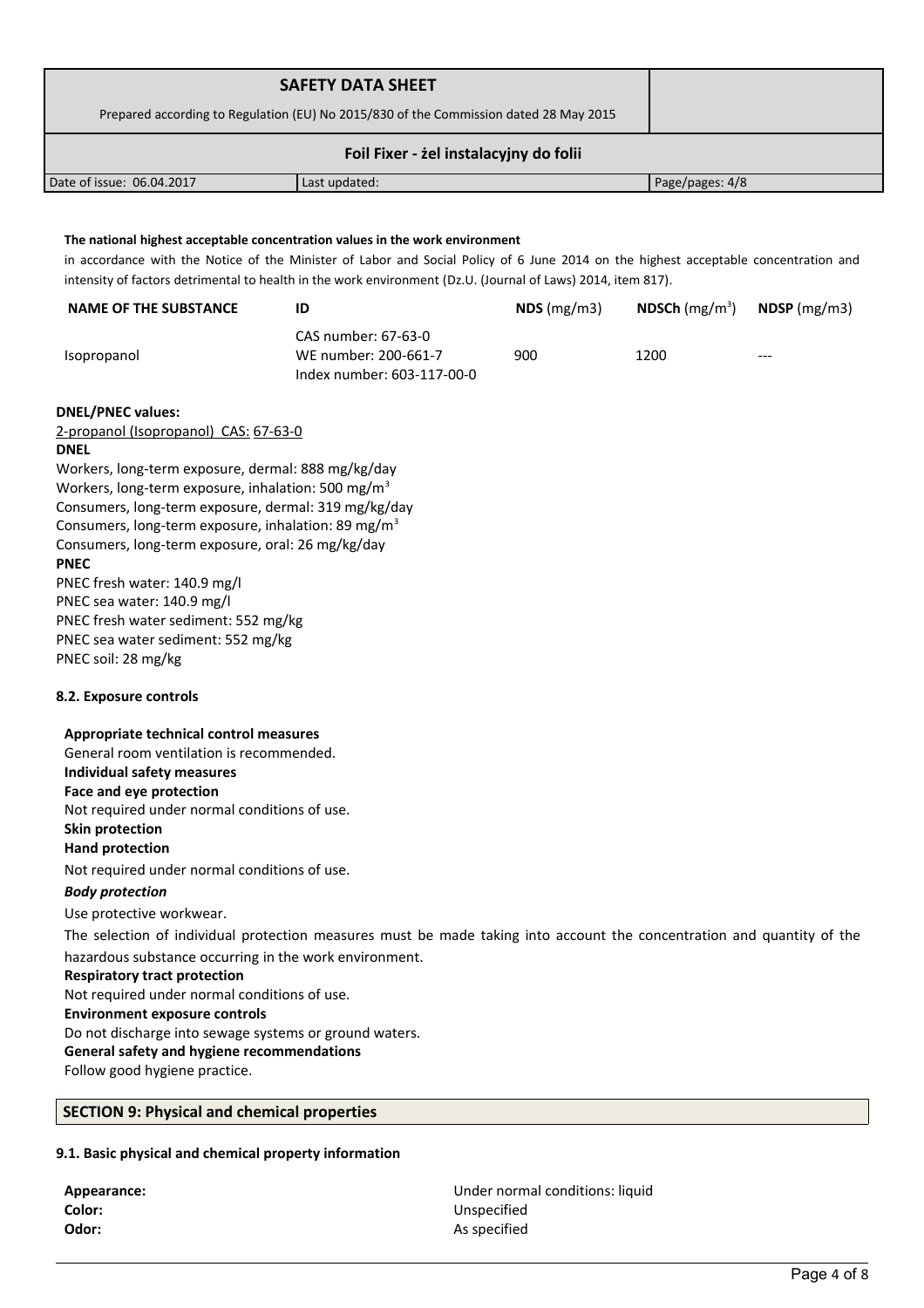|                           | <b>SAFETY DATA SHEET</b>                                                              |                 |  |
|---------------------------|---------------------------------------------------------------------------------------|-----------------|--|
|                           | Prepared according to Regulation (EU) No 2015/830 of the Commission dated 28 May 2015 |                 |  |
|                           | Foil Fixer - żel instalacyjny do folii                                                |                 |  |
| Date of issue: 06.04.2017 | Last updated:                                                                         | Page/pages: 5/8 |  |

| <b>Odor threshold:</b>                        | Unspecified      |
|-----------------------------------------------|------------------|
| pH:                                           | Unspecified      |
| Melting point/freezing point:                 | Unspecified      |
| Initial boiling point and boiling range:      | Unspecified      |
| Flash point:                                  | Unspecified      |
| Flammability (solid, gas):                    | Unspecified      |
| Upper/lower flammability or explosive limits: | Unspecified      |
| Vapor pressure                                | Unspecified      |
| Vapor density:                                | Unspecified      |
| <b>Relative density:</b>                      | Unspecified      |
| Solubility:                                   | Soluble in water |
| Partition coefficient: n-octanol/water:       | Unspecified      |
| Auto-ignition temperature:                    | Unspecified      |
| <b>Decomposition temperature:</b>             | Unspecified      |
| <b>Viscosity:</b>                             | Unspecified      |
| <b>Explosive properties:</b>                  | Not applicable   |
| <b>Oxidizing properties:</b>                  | Not applicable   |
|                                               |                  |

## **9.2. Additional information**

No additional analysis results.

#### **SECTION 10: Stability and reactivity**

#### **10.1. Reactivity**

The mixture is chemically stable under normal conditions.

#### **10.2. Chemical stability**

The product is stable when properly used, stored and transported.

#### **10.3. Potential for hazardous reactions**

No data

#### **10.4. Conditions to avoid**

Avoid high temperatures, direct sunlight, hot surfaces and open fire.

#### **10.5. Incompatible materials**

No data

# **10.6. Hazardous decomposition products**

Carbon monoxides are produced when the mixture is exposed to high temperatures.

# **SECTION 11: Toxicological information**

# **11.1. Information regarding toxicological effects**

# **Acute toxicity**

Based on available data, the classification criteria are not met. 2-propanol (Isopropanol) CAS: 67-63-0 LD50 oral: >2000 mg/kg LD50 skin: >2000 mg/kg LC50 inhalation (putative) > 5 mg/l **Skin corrosion/irritation** Based on available data, the classification criteria are not met. **Serious eye injury/irritation**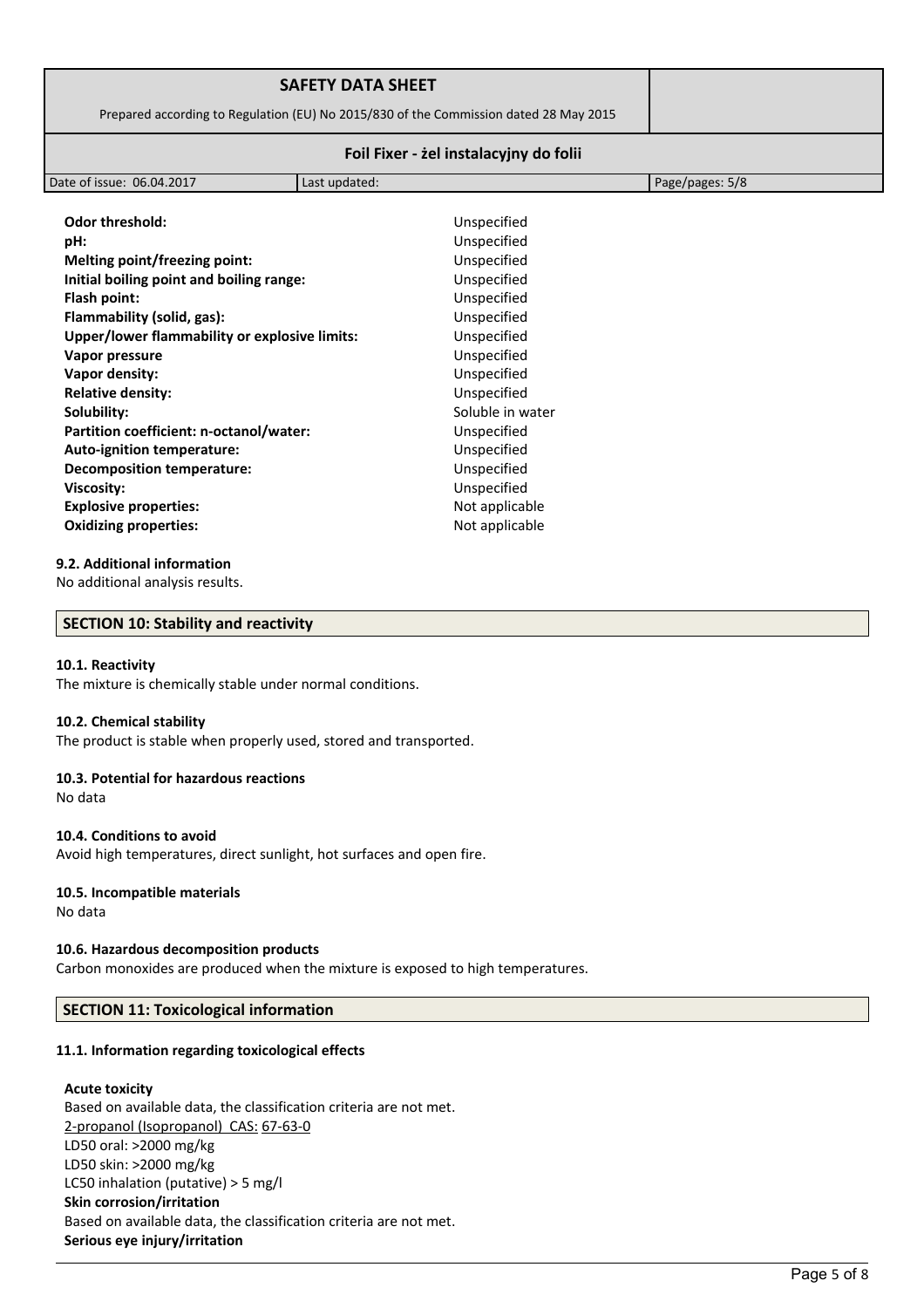|                                                                                                                                                                                                                                                                                                                                                                                                                                                                                                                                                                              | <b>SAFETY DATA SHEET</b>                                                              |                 |
|------------------------------------------------------------------------------------------------------------------------------------------------------------------------------------------------------------------------------------------------------------------------------------------------------------------------------------------------------------------------------------------------------------------------------------------------------------------------------------------------------------------------------------------------------------------------------|---------------------------------------------------------------------------------------|-----------------|
|                                                                                                                                                                                                                                                                                                                                                                                                                                                                                                                                                                              | Prepared according to Regulation (EU) No 2015/830 of the Commission dated 28 May 2015 |                 |
|                                                                                                                                                                                                                                                                                                                                                                                                                                                                                                                                                                              | Foil Fixer - żel instalacyjny do folii                                                |                 |
| Date of issue: 06.04.2017                                                                                                                                                                                                                                                                                                                                                                                                                                                                                                                                                    | Last updated:                                                                         | Page/pages: 6/8 |
| Based on available data, the classification criteria are not met.<br>Allergenic influence on respiratory tract or skin<br>Based on available data, the classification criteria are not met.<br>Mutagenic influence on reproductive cells<br>Based on available data, the classification criteria are not met.<br>Carcinogenicity<br>Based on available data, the classification criteria are not met.<br>Harmful influence on reproductive organs<br>Based on available data, the classification criteria are not met.<br>Toxic influence on target organs – single exposure |                                                                                       |                 |

Based on available data, the classification criteria are not met. **Toxic influence on target organs – repeated exposure**

Based on available data, the classification criteria are not met.

**Hazard caused by aspiration**

Based on available data, the classification criteria are not met.

## **SECTION 12: Environmental information**

#### **12.1. Toxicity**

 2-propanol (Isopropanol) CAS: 67-63-0 Toxicity for fish - Leuciscus idus melanotus: LC50 >100 mg/l/48 h Toxicity for daphnia - Daphnia magna: EC50 >100 mg/l/48 h Toxicity for algae - Scenedesmus subspicatus: EC50 >100 mg/l/48 h

# **12.2. Durability and dissolution potential**

 2-propanol (Isopropanol) CAS: 67-63-0 is significantly biodegradable: >70% after 10 days

#### **12.3. Bioaccumulation capacity**

 2-propanol (Isopropanol) CAS: 67-63-0 Log Pow  $= 0.05$ 

**12.4. Soil mobility** No data

**12.5. Results of PBT and vPvB properties evaluation** No data

**12.6. Other harmful effects** No data

# **SECTION 13: Waste disposal**

#### **13.1. Waste disposal methods**

Empty containers should be transported to an authorized company in order to be reprocessed or recycled.

Do not store with municipal waste.

Do not discharge into sewage systems, surface waters or wastewater.

## **Waste code**

Act of 14 December 2012 on waste (Dz.U. (Journal of Laws) 2013, item 21).

Regulation of the Minister of Environment of 9 September 2014 on the waste catalogue (Dz.U. (Journal of Laws) 2014, item 1923).

The waste code must be assigned individually at the location where the waste is produced, depending on the industry in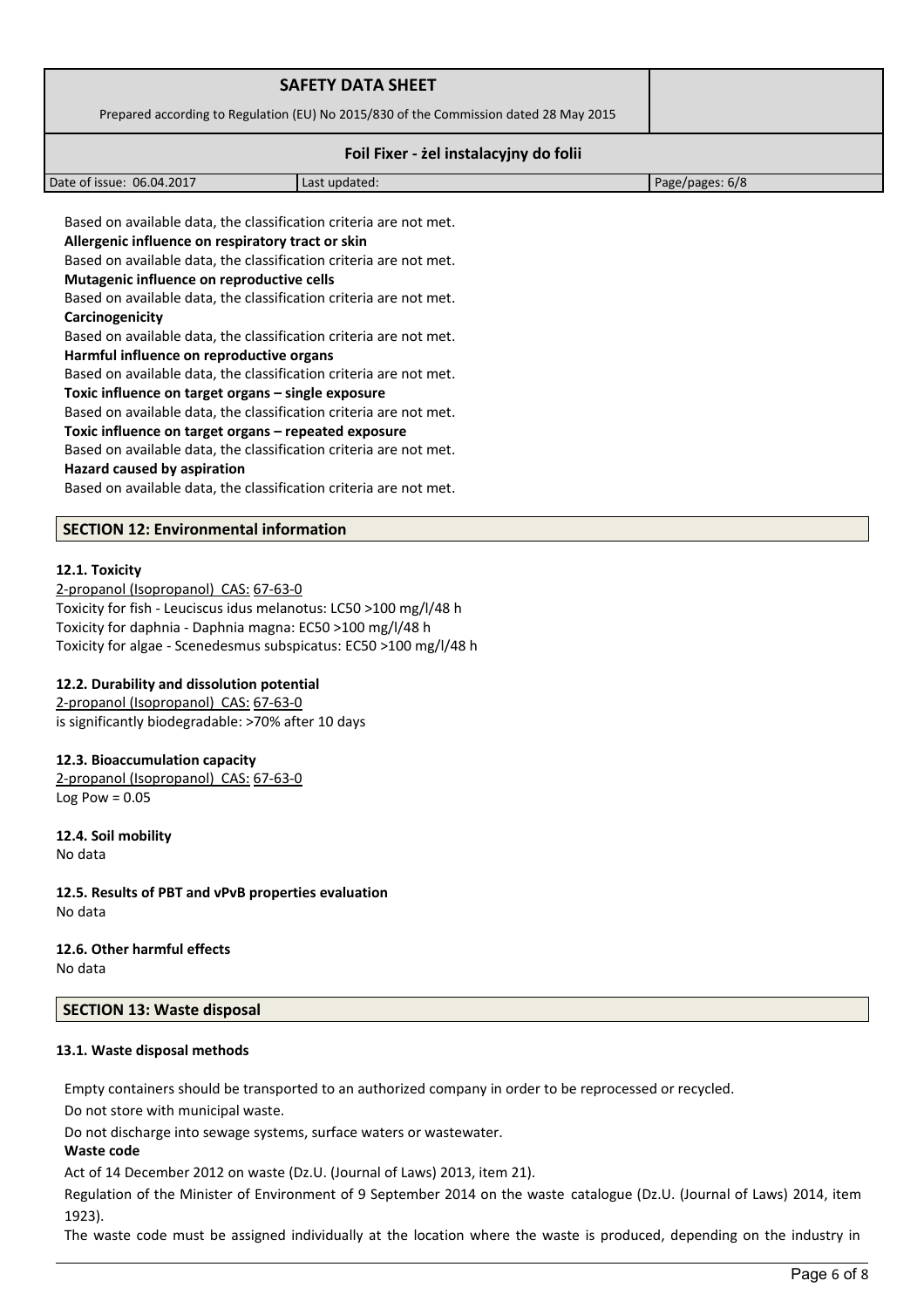|                                        | <b>SAFETY DATA SHEET</b>                                                              |                 |  |
|----------------------------------------|---------------------------------------------------------------------------------------|-----------------|--|
|                                        | Prepared according to Regulation (EU) No 2015/830 of the Commission dated 28 May 2015 |                 |  |
| Foil Fixer - żel instalacyjny do folii |                                                                                       |                 |  |
| Date of issue: 06.04.2017              | Last updated:                                                                         | Page/pages: 7/8 |  |

which it is used.

#### **SECTION 14: Transport information**

|       |                                              | <b>ADR/RID</b> | <b>IMGD</b>    | <b>IATA</b> |
|-------|----------------------------------------------|----------------|----------------|-------------|
| 14.1. | <b>UN</b> number                             |                | $---$          | ---         |
| 14.2. | UN proper shipping name                      |                | $---$          |             |
| 14.3. | <b>Transport hazard class(es)</b>            | ---            | $---$          | $---$       |
|       | Warning sticker No.                          |                | ---            | ---         |
| 14.4. | Packing group                                | ---            | ---            | ---         |
| 14.5. | Threat to the environment                    | ---            | $---$          | $---$       |
| 14.6. | Special precautions for users                |                | Not applicable |             |
| 14.7. | Bulk transport in accordance with the MARPOL |                | Not applicable |             |
|       | convention appendix II and the IBC code      |                |                |             |

#### **SECTION 15: Legal information**

# **15.1. Provisions of the law regarding safety and protection of the environment in relation to the substance or mixture**

## **This safety data sheet has been drawn up based on the following legal acts:**

- 1. Regulation (EC) No 1907/2006 of the European Parliament and of the Council of 18 December 2006 concerning the Registration, Evaluation, Authorization and Restriction of Chemicals (REACH), establishing a European Chemicals Agency, amending Directive 1999/45/EC and repealing Council Regulation (EEC) No 793/93 and Commission Regulation (EC) No 1488/94 as well as Council Directive 76/769/EEC and Commission Directives 91/155/EEC, 93/67/EEC, 93/105/EC and 2000/21/EC
- 2. Regulation (EC) No 1272/2008 of the European Parliament and of the Council of 16 December 2008 on classification, labeling and packaging of substances and mixtures, amending and repealing Directives 67/548/EEC and 1999/45/EC, and amending Regulation (EC) No 1907/2006 [ATP1, ATP2, ATP3, ATP4, ATP5, ATP6]
- 3. Commission Regulation (EU) 2015/830 of 28 May 2015 amending Regulation (EC) No 1907/2006 of the European Parliament and of the Council on the Registration, Evaluation, Authorization and Restriction of Chemicals (REACH) as corrected (replaces Regulation EC No 453/2015)
- 4. Act of 25 February 2011 on the chemical substances and their mixtures (DZ.U. (Journal of Laws) No 63, item 322 with amendments)
- 5. Regulation of the Minister of Labor and Social Policy of 6 June 2014 on maximum permissible concentration and intensity of agents harmful to health in the work environment (Dz.U. (Journal of Laws) item 817)
- 6. Act of 14 December 2012 on waste (Dz.U. (Journal of Laws) 2013, item 21)
- 7. Regulation of the Minister of Environment of 9 September 2014 on the waste catalogue (Dz.U. (Journal of Laws) 2014, item 1923)
- 8. Classification of dangerous goods according to the European Agreement concerning the International Carriage of Dangerous Goods by Road (ADR)
- 9. Regulation of the Minister of Labor and Social Policy of 26 September 1997 on general provisions of occupational safety and health (Dz.U. (Journal of Laws) 2003 No 169, item 1650 with amendments)
- 10. Regulation of the Minister of Health of 30 December 2004 on occupational health and safety related to the presence of chemical agents in the workplace (Dz.U. (Journal of Laws) 2005 No 11, item 86 with amendments) Regulation of the Minister of Economy of 21 December 2005 on essential requirements for personal protection (Dz.U. (Journal of Laws) No 259, item 2173)

#### **15.2. Chemical safety evaluation**

No chemical safety evaluation for the mixture.

**SECTION 16: Additional information**